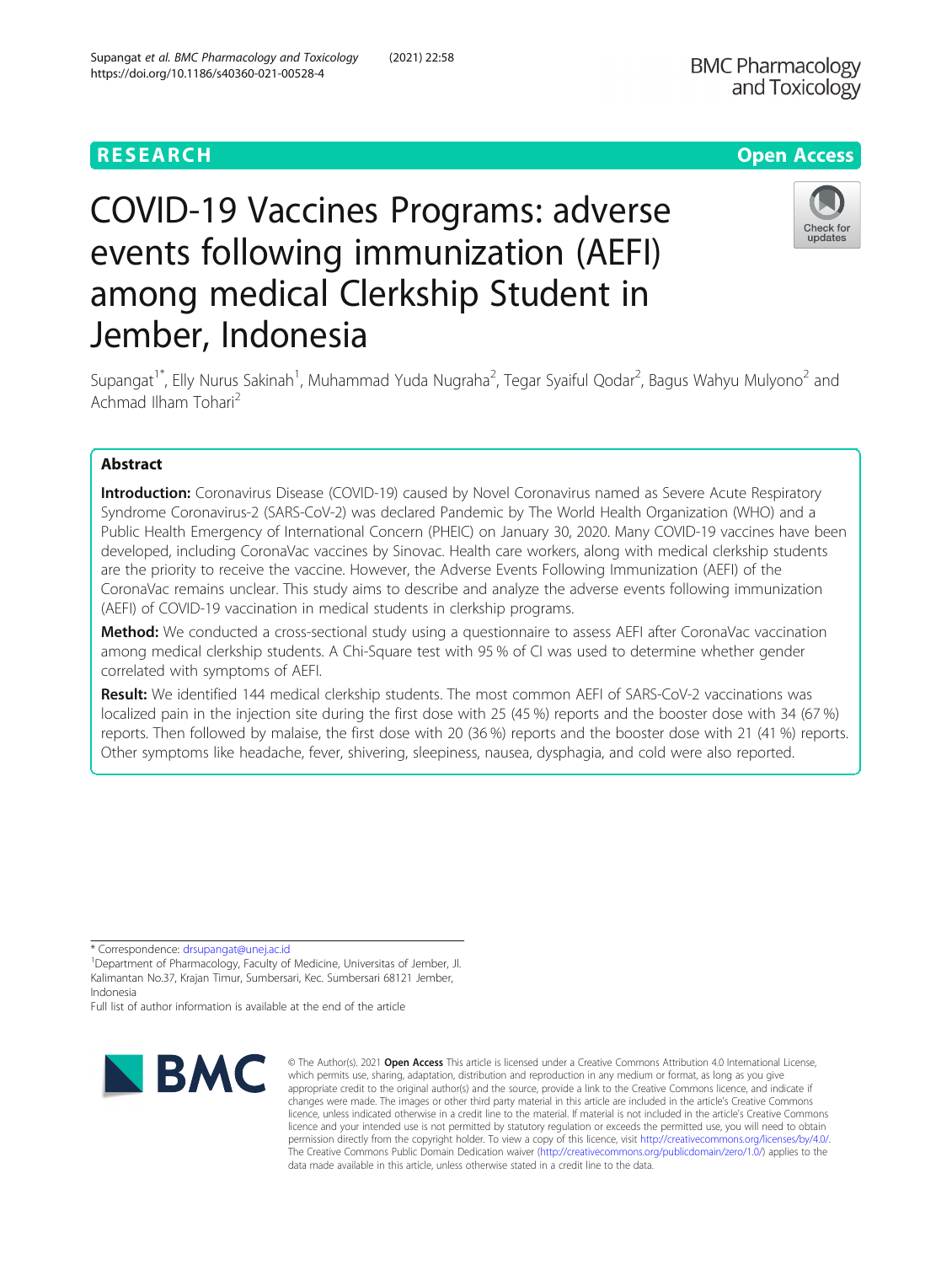<span id="page-1-0"></span>**Conclusions:** CoronaVac SARS-COV-2 vaccine has several mild symptoms of AEFI and not correlated with gender. Nevertheless, follow-up after vaccination is needed to prevent immunologic responses that may occur in some patients.

Keywords: AEFI, CoronaVac, Corona Vaccines, Covid-19, Post-vaccination, SARS-CoV-2

#### Introduction

Coronavirus Disease (COVID-19) was declared by The World Health Organization (WHO) as a pandemic caused by Novel Coronavirus (nCov) and was under Public Health Emergency of International Concern (PHEIC) on January 30, 2020 [\[1](#page-6-0)]. The main routes of transmission are respiratory droplets and close contact [[2\]](#page-6-0). The high-risk populations that may be threatened by Sars-Cov-2 infection are cancer patients [[3\]](#page-6-0), sickle cell disease  $[4]$  $[4]$  $[4]$ , pregnant  $[5]$  $[5]$  $[5]$ , obese  $[6]$  $[6]$ , and others. But healthcare workers are one of the most high-risk groups during this pandemic. The SARS-CoV-2 infection had been acquired by 6.9 % of healthcare workers in Torino, Italy and the others report in Belgium, Spain, and Germany was in a range between 1.6 and  $9.3\%$  [[7](#page-6-0)-[10](#page-6-0)]. Meanwhile, airborne transmission routes have been reported to occur due to processes that can cause aerosol formation in patients in the hospital [\[11\]](#page-6-0). The clerkship program is one of the programs to train medical students in the practice of medicine in their final year of study. This program sets medical students to practice their skills directly to a patient in hospitals. During this pandemic, medical students are classified as healthcare workers with a high-risk infection of COVID-19.

As in other countries globally, Indonesia has issued a regulation about vaccination programs to combat the COVID-19 pandemic [\[12\]](#page-6-0). The National Immunization Technical Advisory Group (NITAG) conducted a situation assessment regarding COVID-19 vaccination and has made recommendations for access to priority groups for healthcare workers, including medical students in clerkship programs [\[13](#page-6-0)]. Health care workers, along with medical clerkship students are the priority to receive the vaccine. Many COVID-19 vaccines have been developed, including Pfizer, Moderna, Astrazeneca Covax In, and Indonesia health workers receive Corona-Vac vaccines by Sinovac. However, the Adverse Events Following Immunization (AEFI) of the CoronaVac remains unclear. This study aims to describe and analyze the adverse events following immunization (AEFI) of COVID-19 vaccination in medical students in clerkship programs.

### Methods

#### Study design and setting

We did an online cross-sectional study between February 2021. The target population was medical students in the clerkship program in Soebandi General Hospital Jember, Indonesia that underwent COVID-19 vaccination. Subjects with positive COVID-19 history, immune-compromised, pregnant, vaccine allergic history, blood clotting disorder, chronic illness (hypertension, diabetes, and other chronic diseases), autoimmune disorders, under 14 days after administration of any other vaccines, and failure to provide informed consent were excluded from this study.

|  |  | <b>Table 1</b> Vaccine details [14] |  |  |
|--|--|-------------------------------------|--|--|
|--|--|-------------------------------------|--|--|

| Vaccine              | Manufacturing<br>Company                              | Administration   Composition |                                            |
|----------------------|-------------------------------------------------------|------------------------------|--------------------------------------------|
| CoronaVac<br>Vaccine | SARS-COV-2 Sinovac life sciences Intramuscular<br>CO. |                              | Inactivated virus<br>Aluminum<br>hydroxide |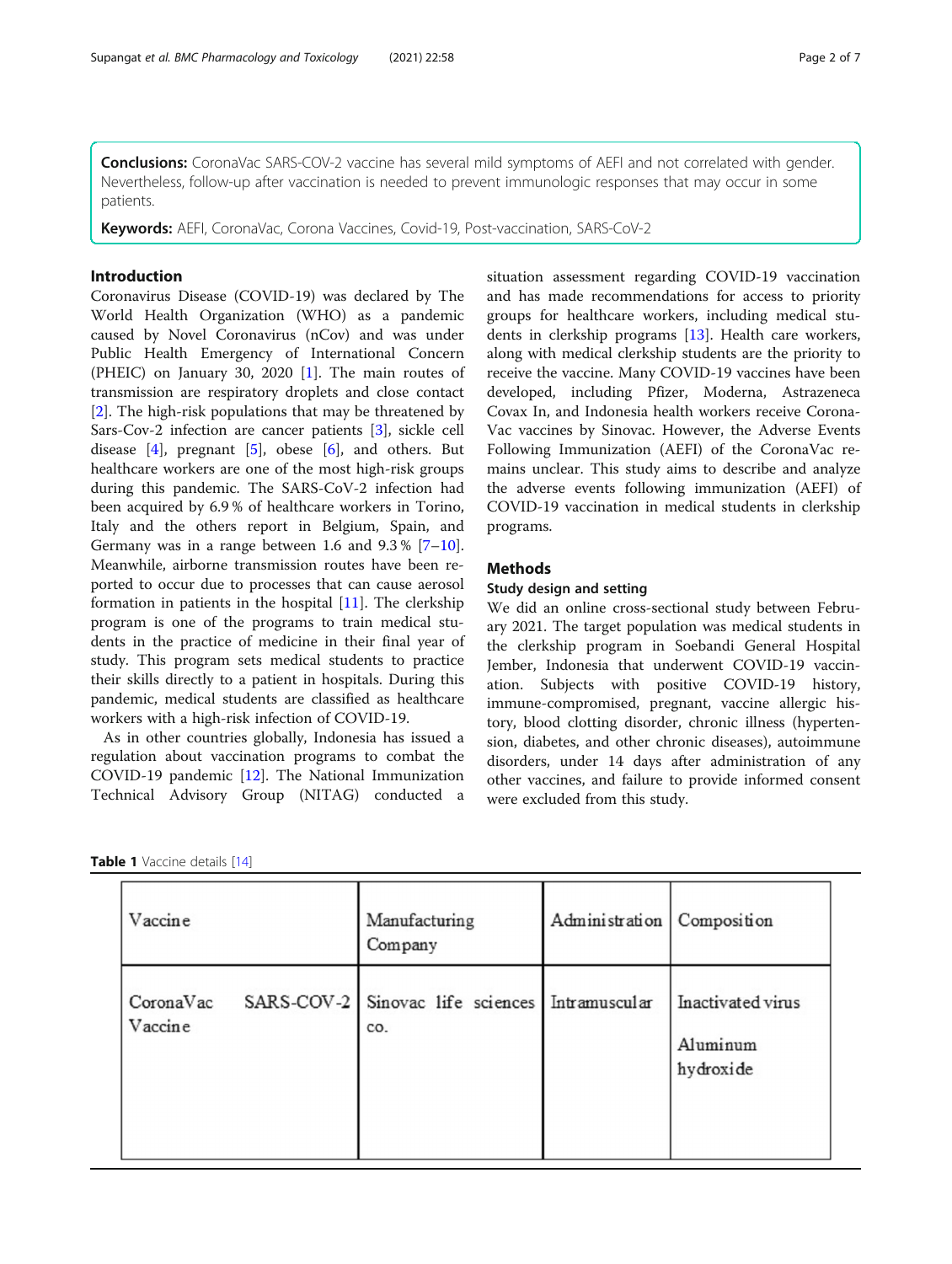<span id="page-2-0"></span>Invitations to participate in the study, hosted by Google-Forms, were distributed on the WhatsApp communication platform. The survey was estimated to take∼10 min to complete. A questionnaire was constructed and developed to report the AEFI. The questionnaire uses Bahasa Indonesia. The questionnaire included sections on acceptance and post-vaccines-related symptoms or AEFI. The respondents were asked to fill the questionnaire twice (one week after the first vaccine dose and booster dose).

#### Vaccine details

The vaccine details are shown in Table [1](#page-1-0). All subjects undergo two phases of vaccination, including the first dose and booster dose within two weeks of period.

#### Data collection and analysis

The questionnaire allows the respondents to enter data regarding demographic data and AEFI symptoms from the first day until one week after vaccination. We used a combined close-open question to allow the respondents to describe their AEFIs symptoms. Figure 1 shows the consort chart of the respondents selection flow of this study.

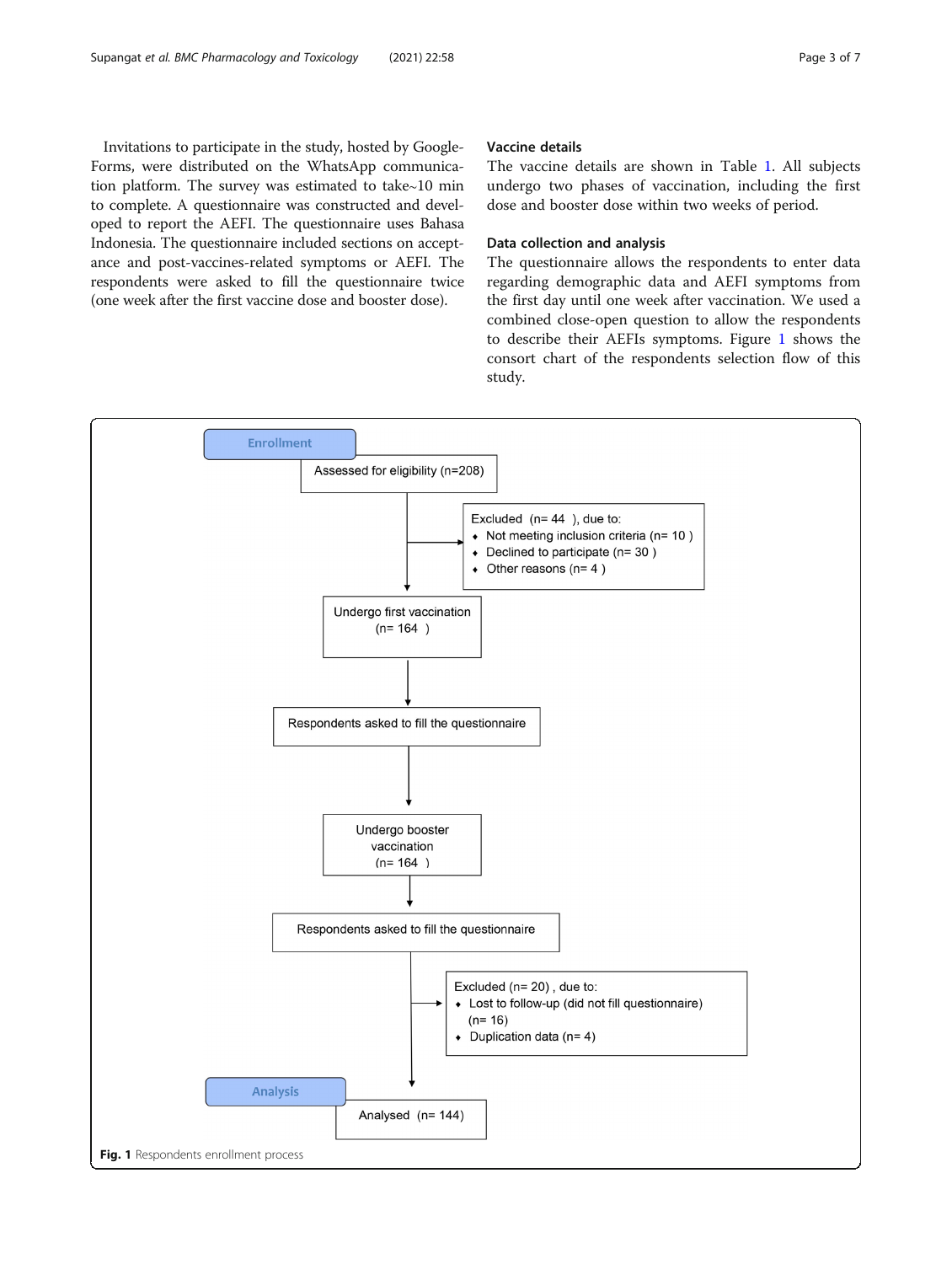The study analysis was carried out by sorting the data into 144 cases that undergo both first dose and booster dose for vaccination. The respondent's gender was also gathered. The questionnaire data were entered into Microsoft Excel sheets. The data analyzed statistically by using Microsoft Excel 2019 and SPSS 24. The Kolmogorov-Smirnov test was used to assess the data's normality. Gender characteristics and events of AEFI were compared using the Chi-Square test. The statistical comparisons were performed using a predetermined significance threshold ( $p < 0.05$ ).

#### Ethics approval

The study protocol was approved by the Institutional Review Board of the School of Medicine, Universitas Jember, Indonesia (Number 1.473/H25.1.11/KE/2021). The informed consent was conducted for each respondent before filling the questionnaire.

#### Result

There were 208 medical clerkship students at Soebandi General Hospital that were assessed for COVID-19 vaccine eligibility. Amongst them, 44 (21 %) were excluded. We divided the excluded respondents into three groups. The first group, 10 clerkship students (4 %) were excluded because of not meeting the criteria of vaccination like hypertension, asthma exacerbation, diabetes, immuno-compromized and have a history of being COVID-19 positive in the past three months. The second group consists of 30 clerkship students (14 %) who declined to participate. The third group is 4 clerkship students (2 %) who were excluded due to other reasons. All included respondents were requested to fill the questionnaire to assess AEFI symptoms after vaccination.

The second follow-up began after booster vaccination. Overall, 16 out of the respondents could not be analyzed due to the loss of follow-up for the second questionnaire. We found four duplication data from all the respondents; this might happen if they fill the questionnaire twice or internet error. Total 144 medical clerkship students undergo the vaccination and this study process. In this study, the 144 homogenous respondents were 38 (26 %) men and 106 (74 %) women, with an age range between 21 and 25 years old. Homogenous respondents means that all medical students who participate as samples have the same knowledge level, they are medical clerkship students who have gone through the same educational process by completing the undergraduate stage. The respondents enrollment process is shown in Fig. [1](#page-2-0).

We identified the AEFI's report between the first and booster (Fig. 2). In the first dose, we found 55 (38 %) respondents that were reporting symptoms that indicate an AEFI. While in the booster dose, we found 51 (35 %) respondents that were reporting symptoms that indicate an AEFI.

Based on gender, we analyzed using a comparison study between the man and woman group with the correlation of AEFI using Chi-Square test. We found no difference between the man and woman groups to the AEFI (*p*-value = 0.983, IC = 95 %). The graphic between gender and the development of AEFI is shown in Fig. [3](#page-4-0).

We analyzed the typical symptoms that have been reported. There were systemic and localized effects. The systemic symptoms show a total of 36 reports in the first dose vaccination and 40 reports in the booster dose, while the localized symptoms show a total of 33 reports in the first dose vaccination and 44 reports in the

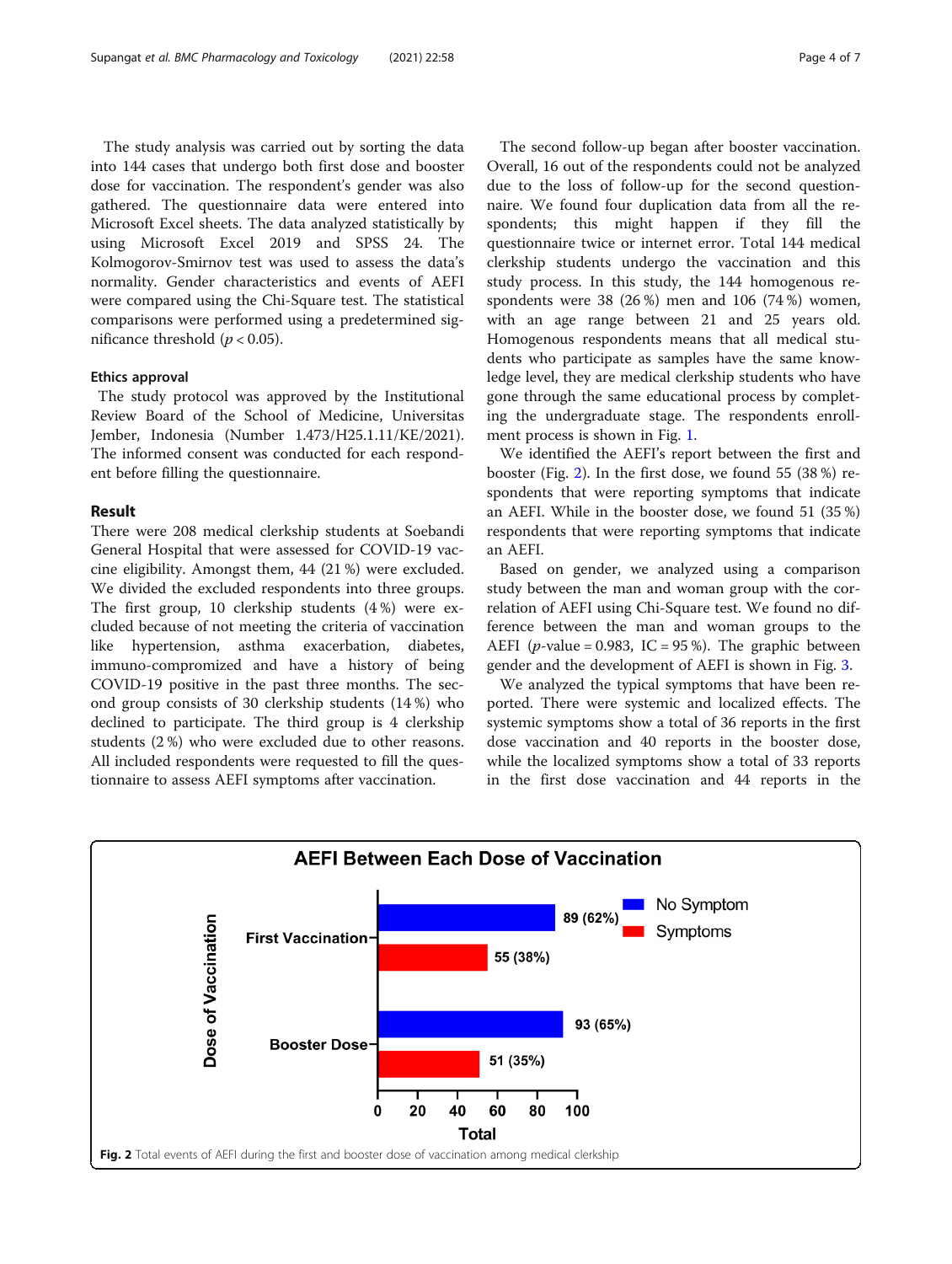<span id="page-4-0"></span>

booster dose. As mentioned in Fig. 4, the most common systemic AEFI symptoms of COVID-19 vaccinations was malaise with 20 (36 %) reports in the first dose and 21 (41 %) reports in the booster dose. The other types of symptoms that have been reported were: headache, fever, shivering, sleepiness, nausea, dysphagia, and cold.

While for localized effect, as mentioned in Fig. [5,](#page-5-0) the most common localized AEFI symptoms of COVID-19 vaccinations was localized pain in the injection site during the first dose with 25 (45 %) reports and booster dose with 34 (67 %) reports. Then followed by malaise, the first dose with 20 (36 %) reports or booster dose with 21 (41 %) reports. The other types of symptoms that have been reported were localized skin swollen, the first dose with 3 (5 %) reports and booster dose with 1 (2 %) report; localized skin redness during the first dose with 3

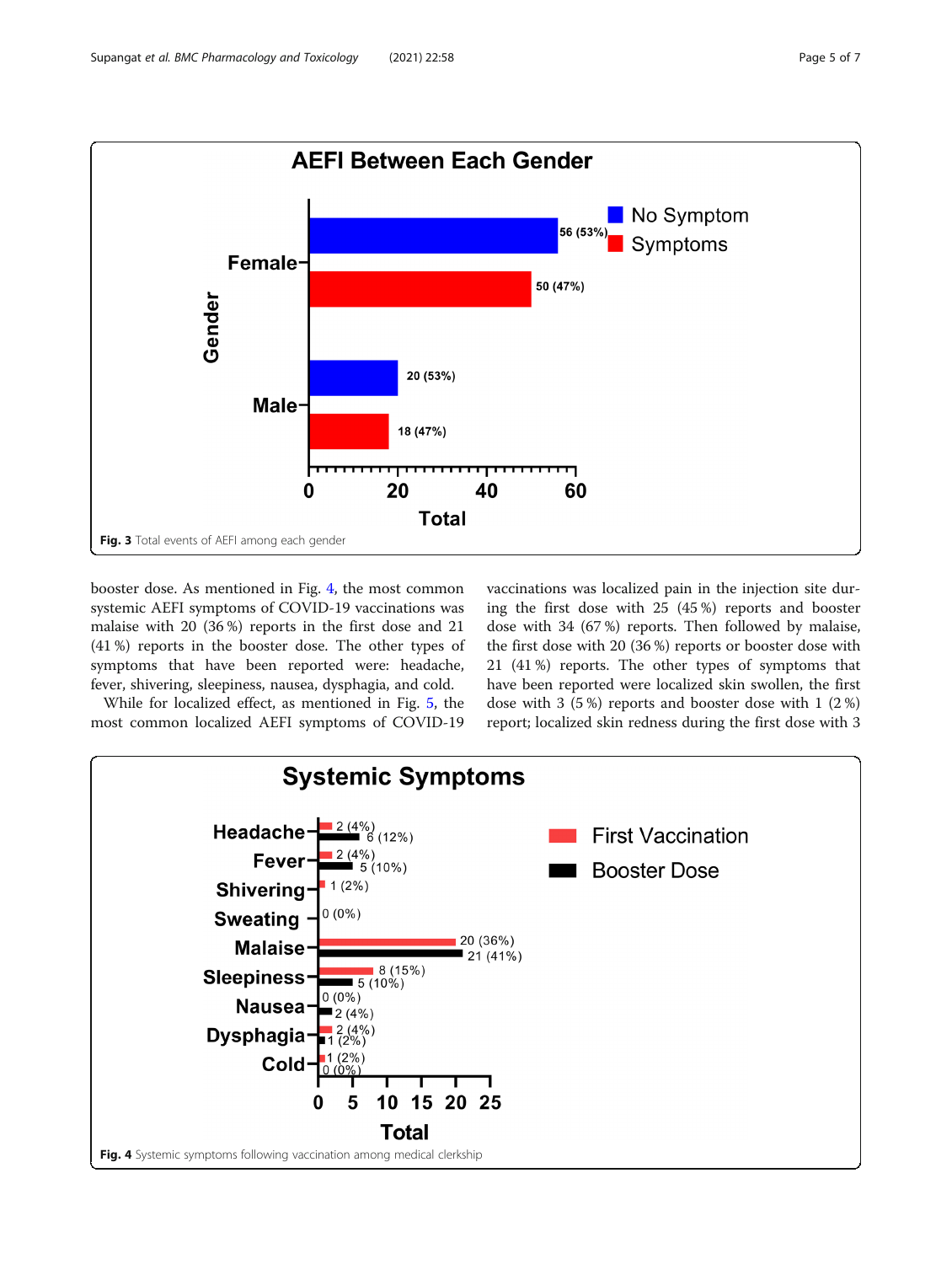<span id="page-5-0"></span>

(5 %) reports and booster dose with 6 (12 %) reports; and localized skin itchy, the first dose with 2 (4 %) reports, and the booster dose with 1 (2 %) report.

#### Discussion

In this study, medical clerkship students with an average age of 21–25 years old being our subjects. Vaccination programs for the youth population would be challenged because most of them would wait until they felt the vaccine was "safe and recommended." Most youths in the United States sample were willing to receive a COVID-19 vaccine when they believe it is safe and recommended [[14\]](#page-6-0). In our study, most of our respondents accepted vaccinations. The probable reason is information and knowledge of our subject. They are medical clerkship students that have already known about how dangerous Sars-Cov-2 infection is while they should continue their study.

In this research, we used the Corona Vac vaccine by Sinovac Biotech in China. This vaccine is inactivated SARS CoV-2 virus and uses aluminum hydroxide as an adjuvant. Three-phase I/II trials (NCT04551547, NCT04383574, NCT04352608) on 552, 442, and 744 participants, respectively, test the immunogenicity and safety of the inactivated SARS-CoV-2 vaccine. Two doses are administered 14 or 28 days apart at doses of 300 SU/0.5 mL, 600 SU/0.5 mL, and 1200 SU/0.5 mL. The measurable outcomes are the titer of neutralizing antibodies and adverse effects. The phase III trial NCT04617483 evaluates the 'non-inferiority of the

commercial scale inactivated SARS-CoV-2 vaccine' on 1040 participants with two doses of 600 SU/0.5 mL, administered 14 days apart. The measurable outcome is the titer of neutralizing antibodies and adverse effects [[15](#page-6-0)–[17](#page-6-0)].

We distinguish the AEFI symptoms as systemic symptoms and localized symptoms. The symptoms reported are shown in Figs. [4](#page-4-0) and 5. In this study, the most common AEFI of COVID-19 vaccinations was localized pain in the injection site during the first vaccination dose with 25 (45 %) reports and the booster dose with 34 (67 %) reports. The previous study conducted by Zhang shows the same common symptoms. Then followed by malaise, the first dose with 20 (36 %) reports or the booster dose with 21 (41 %) reports. The most common AEFI are several mild symptoms (grade 1) that are not described here [\[14](#page-6-0)]. There was no correlation between the event of AEFI symptoms with gender. Both males and females have the same chance to develop the AEFI symptoms.

We found several rare symptoms that have been reported, such as sleepiness and dysphagia. Sleepiness is the second common systemic effect in this study (15 % in the first dose and 10 % in the booster dose), it is known that all samples did not take any drugs before and after receiving the vaccine that could give a sleepiness effect. An immune response may play a role in the symptoms of dysphagia after vaccination. Nonetheless, Ishii et al. reported glossopharyngeal and vagus nerve palsies that cause dysphagia due to influenza vaccination